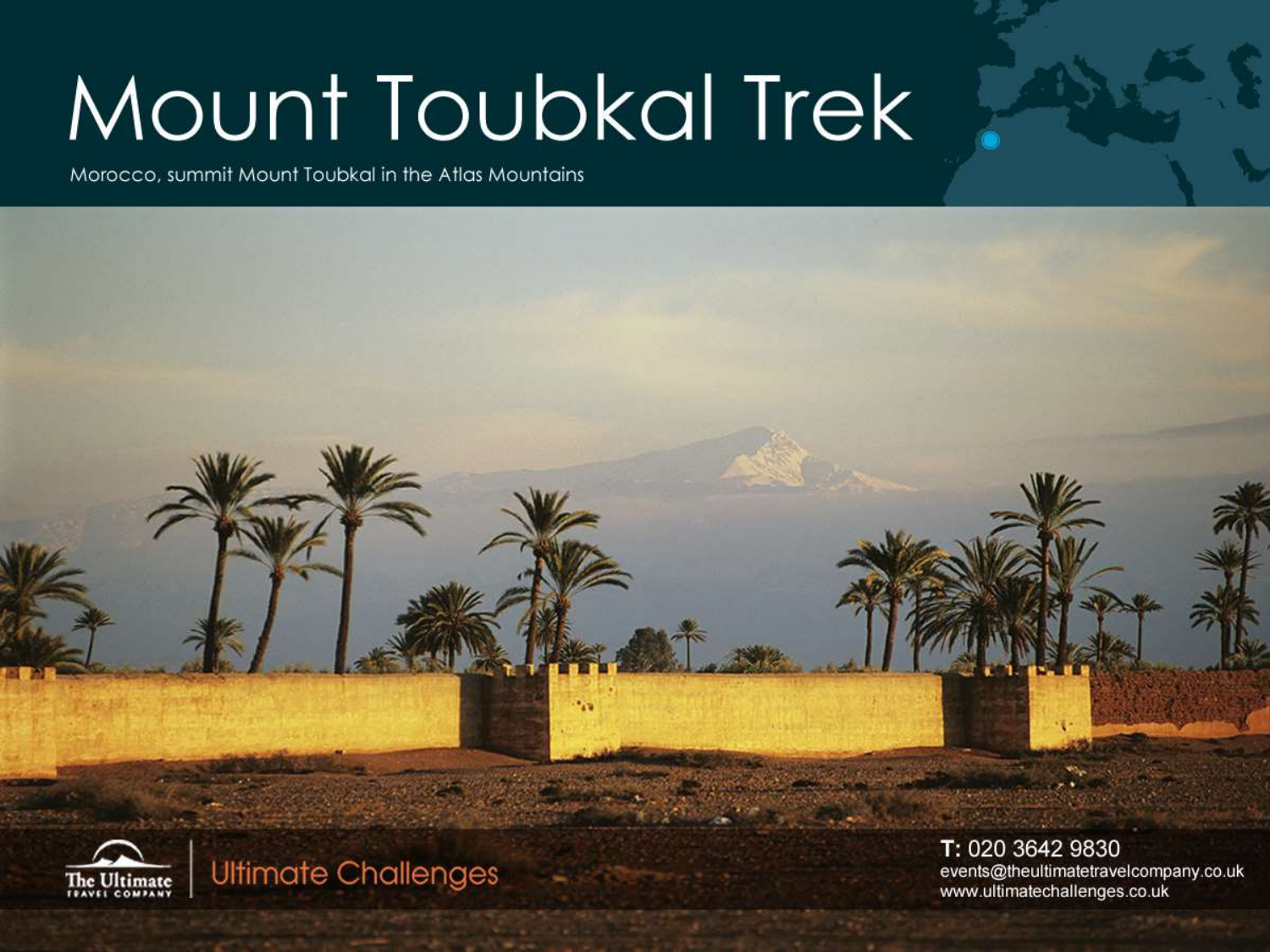## **Mount Toubkal Trek**

**Trek to the summit of North Africa's highest peak, standing at 4,167m**

In and around the foothills of Toubkal are numerous villages that have remained largely unaffected by the changes that have taken place in Morocco's lowland country and cities in the past few decades. With their traditional architecture intact, these villages cling to the side of mountains, seemingly carved into the rock in layers of terraces that appear to defy gravity.

It is through this glorious unchanged panorama that we trek to the summit of Mount Toubkal, or as it is locally known Adrar n'dem – Mountain of Mountains.

The first European ascent of Toubkal was made in 1923, until which time the High Atlas had been hardly penetrated by western climbers – they were largely unmapped and the indigenous Berber people violently repelled all attempts to open up 'their' mountains.

Luckily your reception will be somewhat more peaceful and welcoming!